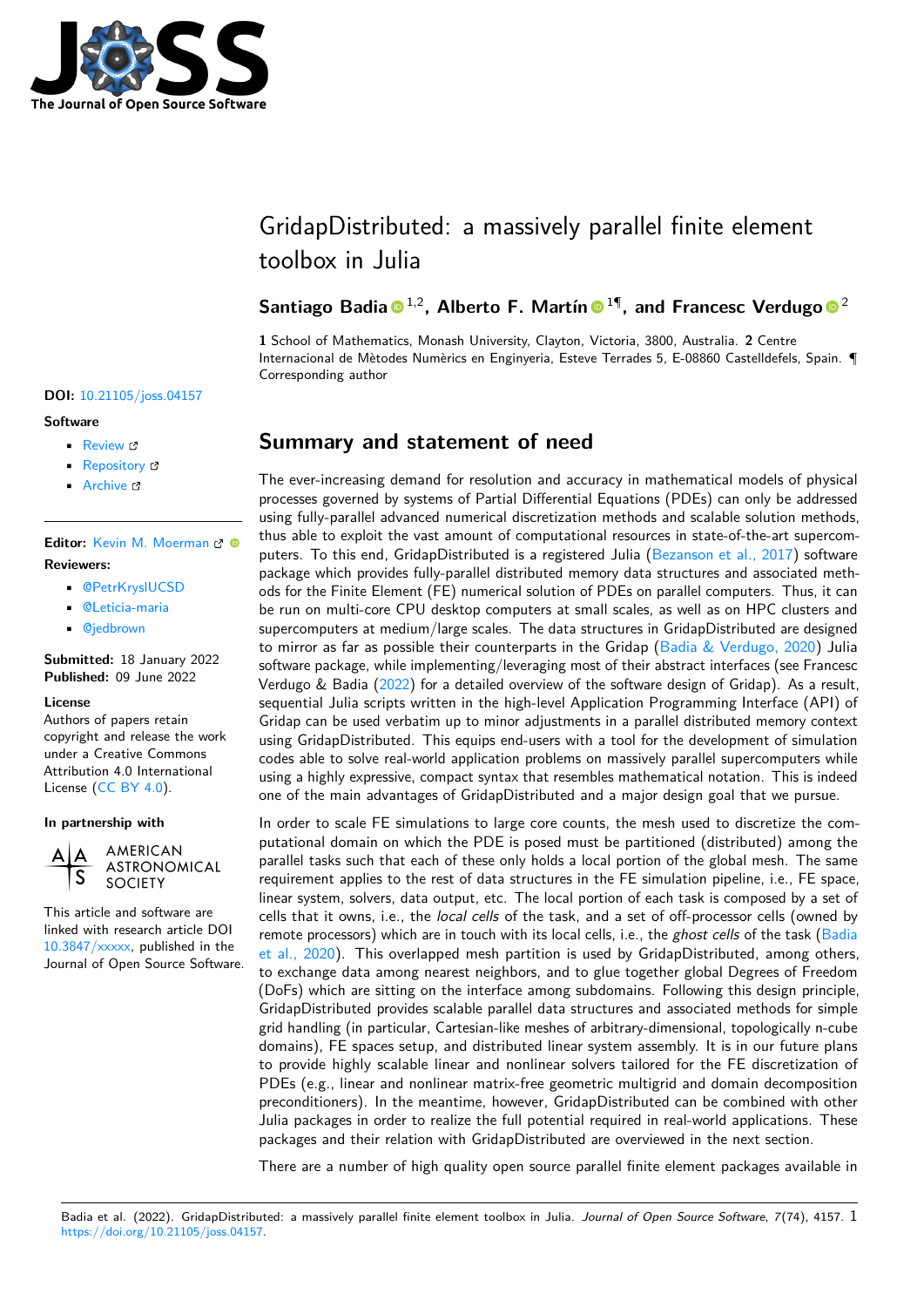

the literature. Some examples are deal.II [\(Arndt et al., 2021\)](#page-5-3), libMesh [\(Kirk et al., 2006\)](#page-5-4), MFEM [\(Anderson et al., 2021\)](#page-5-5), FEMPAR [\(Badia et al., 2017\)](#page-5-6), FEniCS [\(Logg et al., 2012\)](#page-5-7), or FreeFEM++ [\(Hecht, 2012\)](#page-5-8), to name a few. All these packages have their own set of features, potentials, and limitations. Among these, FEniCS and FreeFEM++ are perhaps the closest ones in scope and spirit to the packages in the Gridap ecosystem. A hallmark of Gridap ecosystem packages compared to  $FreeFEM++$  and  $FEnICS$  is that a very expressive and compact (yet efficient) syntax is transformed into low-level code using the Julia JIT compiler and thus they do not need a sophisticated compiler of variational forms nor a more intricate workflow (e.g., a Python front-end and a  $C/C++$  back-end).

# **Building blocks and composability**

[Figure 1](#page-1-0) depicts the relation among GridapDistributed and other packages in the Julia package ecosystem. The interaction of GridapDistributed and its dependencies is mainly designed with separation of concerns in mind towards high composability and modularity. On the one hand, Gridap provides a rich set of abstract types/interfaces suitable for the FE solution of PDEs (see Francesc Verdugo & Badia [\(2022\)](#page-6-0) for more details). It also provides realizations (implementations) of these abstractions tailored to serial/multi-threaded computing environments. GridapDistributed **implements** these abstractions for parallel distributed-memory computing environments. To this end, GridapDistributed also leverages (**uses**) the serial realizations in Gridap and associated methods to handle the local portion on each parallel task. (See [Figure 1](#page-1-0) arrow labels.) On the other hand, GridapDistributed relies on PartitionedArrays [\(F. Verdugo, 2021\)](#page-6-1) in order to handle the parallel execution model (e.g., message-passing via the Message Passing Interface (MPI) [\(Message Passing Interface Forum, 2021\)](#page-6-2)), global data distribution layout, and communication among tasks. PartitionedArrays also provides a parallel implementation of partitioned global linear systems (i.e., linear algebra vectors and sparse matrices) as needed in grid-based numerical simulations. While PartitionedArrays is an stand-alone package, segregated from GridapDistributed, it was designed with parallel FE packages such as GridapDistributed in mind. In any case, GridapDistributed is designed so that a different distributed linear algebra library from PartitionedArrays might be used as well, as far as it is able to provide the same functionality.

<span id="page-1-0"></span>

**Figure 1:** GridapDistributed and its relation to other packages in the Julia package ecosystem. In this diagram, each rectangle represents a Julia package, while the (directed) arrows represent relations (dependencies) among packages. Both the direction of the arrow and the label attached to the arrows are used to denote the nature of the relation. Thus, e.g., GridapDistributed depends on Gridap and PartitionedArrays, and GridapPETSc depends on Gridap and PartitionedArrays. Note that, in the diagram, the arrow direction is relevant, e.g., GridapP4est depends on GridapDistributed but not conversely.

As mentioned earlier, GridapDistributed offers a built-in Cartesian-like mesh generator, and does not provide, by now, built-in highly scalable solvers. To address this, as required by real-world applications, one can combine GridapDistributed with GridapP4est [\(Martin, 2021\)](#page-5-9) and GridapPETSc [\(F. Verdugo et al., 2021\)](#page-6-3) (see [Figure 1\)](#page-1-0). The former provides a mesh data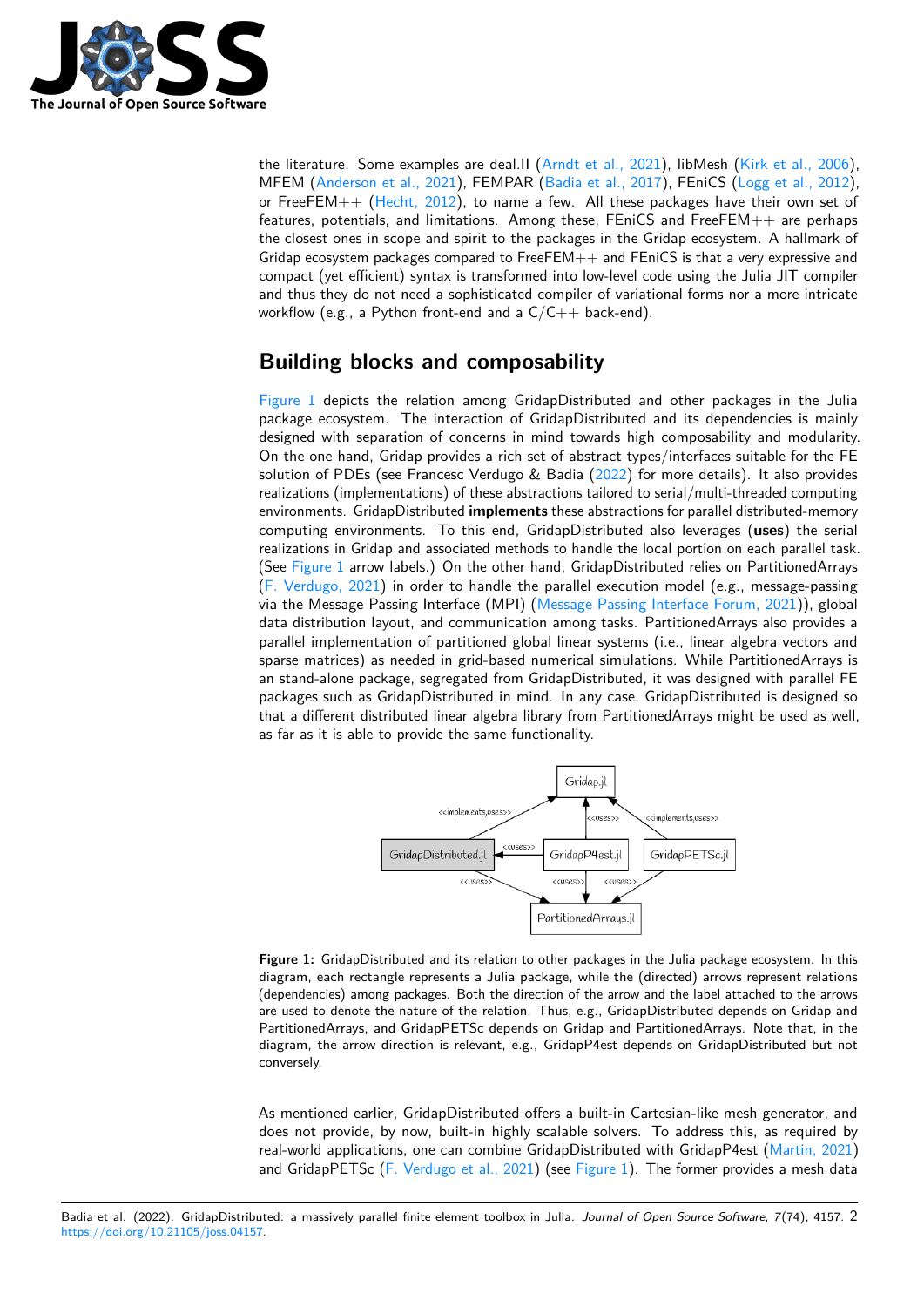

structure that leverages the p4est library as highly scalable mesh generation engine [\(Burstedde](#page-5-10) [et al., 2011\)](#page-5-10). This engine can mesh domains that can be expressed as a forest of adaptive octrees. The latter enables the usage of the highly scalable solvers (e.g., algebraic multigrid) in the PETSc library [\(Balay et al., 2021\)](#page-5-11) to be combined with GridapDistributed.

# **Usage example**

In order to confirm our previous claims on expressiveness, conciseness and productivity (e.g., a very small number of lines of code), the example Julia script below illustrates how one may use GridapDistributed in order to solve, in parallel, a 2D Poisson problem defined on the unit square. (In order to fully understand the code snippet, familiarity with the high level API of Gridap is assumed.) The domain is discretized using the parallel Cartesian-like mesh generator built-in in GridapDistributed. The only minimal burden posed on the programmer versus Gridap is a call to the prun function of PartitionedArrays right at the beginning of the program. With this function, the programmer sets up the PartitionedArrays communication backend (i.e., MPI communication backend in the example), specifies the number of parts and their layout (i.e., (2,2) 2D layout in the example), and provides a function (using Julia do-block syntax for function arguments in the example) to be run on each part. This function is equivalent to a sequential Gridap script, except for the CartesianDiscreteModel call, which, in GridapDistributed, also requires the parts argument passed back by the prun function. In a typical cluster environment, this example would be executed on 4 MPI tasks from a terminal as mpirun -n 4 julia --project=. example.jl.

```
using Gridap
using GridapDistributed
using PartitionedArrays
partition = (2,2)prun(mpi,partition) do parts
  domain = (0, 1, 0, 1)mesh_partition = (4,4)model = CartesianDiscreteModel(parts,domain,mesh_partition)
  order = 2u((x,y)) = (x+y)^{\wedge}order
  f(x) = -\Delta(u,x)reffe = ReferenceFE(lagrangian,Float64,order)
  V = TestFESpace(model,reffe,dirichlet_tags="boundary")
  U = TrialFESpace(u, V)\Omega = Triangulation(model)
  d\Omega = Measure(\Omega, 2*order)
  a(u,v) = \int (\nabla(v) \cdot \nabla(u)) d\Omegal(v) = \int (v \star f) d\Omegaop = AffineFEOperator(a,l,U,V)
  uh = solve(op)
  writevtk(Ω,"results",cellfields=["uh"=>uh,"grad_uh"=>∇(uh)])
end
```
### **Parallel scaling benchmark**

[Figure 2](#page-3-0) reports the strong (left) and weak scaling (right) of GridapDistributed when applied to an standard elliptic benchmark PDE problem, namely the 3D Poisson problem. In strong form this problem reads: find  $u$  such that  $-\bm{\nabla}\cdot(\bm{\kappa}\bm{\nabla}u)=f$  in  $\Omega=[0,1]^3$ , with  $u=u_\mathrm{D}$  on  $\Gamma_{\text{D}}$  (Dirichlet boundary) and  $\partial_{\textbf{n}}u = g_{\text{N}}$  on  $\Gamma_{\text{N}}$  (Neumann Boundary); *n* is the outward unit normal to  $\Gamma_{\text{N}}$ . The domain was discretized using the built-in Cartesian-like mesh generator in GridapDistributed. The code was run on the NCI@Gadi Australian supercomputer (3024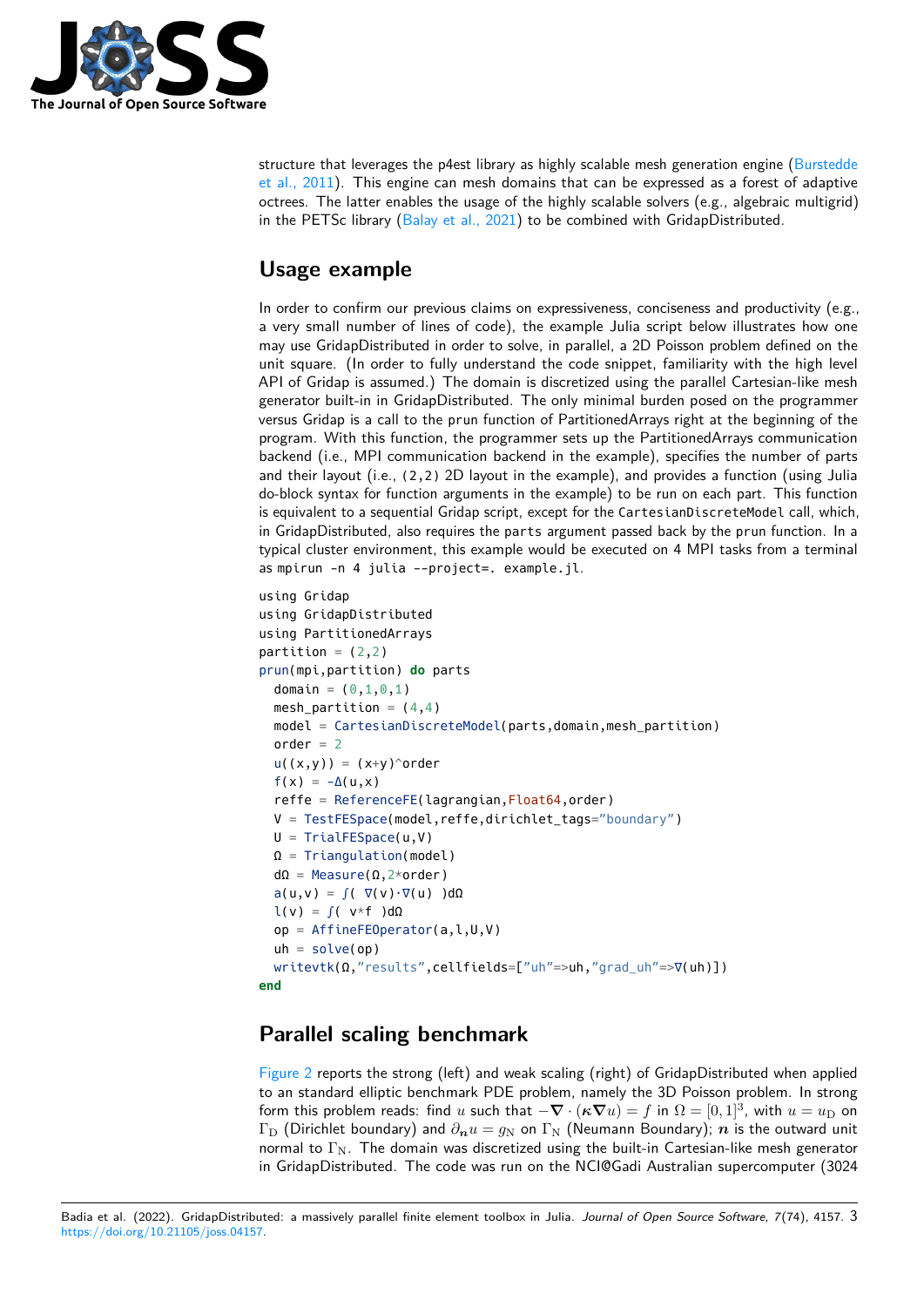

nodes, 2x 24-core Intel Xeon Scalable Cascade Lake cores and 192 GB of RAM per node) with Julia 1.7 and OpenMPI 4.1.2. For the strong scaling test, we used a fixed **global** problem size resulting from the trilinear FE discretization of the domain using a 300x300x300 hexaedra mesh (26.7 MDoFs) and we scaled the number of cores up to 21.9K cores. For the weak scaling test, we used a fixed **local** problem size of 32x32x32 hexaedra, and we scaled the number of cores up to 16.5K cores. A global problem size of 0.54 billion DoFs was solved for this number of cores. The reported wall clock time includes: (1) Mesh generation; (2) Generation of global FE space; (3) Assembly of distributed linear system; (4) Interpolation of a manufactured solution; (5) Computation of the residual (includes a matrix-vector product) and its norm. Note that the linear solver time (GAMG built-in solver in PETSc) was not included in the total computation time as it is actually external to GridapDistributed.

<span id="page-3-0"></span>

**Figure 2:** Strong (left) and weak (right) scaling of GridapDistributed when applied to 3D Poisson problem on the Australian Gadi@NCI supercomputer.

[Figure 2](#page-3-0) shows, on the one hand, an efficient reduction of computation times with increasing number of cores, even far beyond a relatively small load of 25K DoFs per CPU core. On the other hand, an asymptotically constant time-to-solution (i.e., perfect weak scaling) when the number of cores is increased in the same proportion of global problem size with a local problem size of 32x32x32 trilinear FEs.

# **Demo application**

To highlight the ability of GridapDistributed and associated packages (see [Figure 1\)](#page-1-0) to tackle real-world problems, and the potential behind its composable architecture, we consider a demo application with interest in the geophysical fluid dynamics community. This application solves the so-called non-linear rotating shallow water equations on the sphere, i.e., a surface PDE posed on a two-dimensional manifold immersed in three-dimensional space. This complex system of PDEs describes the dynamics of a single incompressible thin layer of constant density fluid with a free surface under rotational effects. It is often used as a test bed for horizontal discretisations with application to numerical weather prediction and ocean modelling. We in particular considered the synthetic benchmark proposed in [\(Galewsky et al., 2016\)](#page-5-12), which is characterized by its ability to generate a complex and realistic flow.

For the geometrical discretization of the sphere, the software uses the so-called cubed sphere mesh [\(Ronchi et al., 1996\)](#page-6-4), which was implemented using GridapP4est. The spatial discretization of the equations relies on GridapDistributed to build a **compatible** set of FE spaces [\(Gibson et al., 2019\)](#page-5-13) for the system unknowns (fluid velocity, fluid depth, potential vorticity and mass flux) grounded on Raviart-Thomas and Lagrangian FEs defined on the manifold [\(Rognes et al., 2013\)](#page-6-5). Compatible FEs are advanced discretization techniques that preserve at the discrete level physical properties of the continuous equations. In order to stabilize the spatial discretization we use the most standard stabilization method in the geophysical flows literature, namely the so-called Anticipated Potential Vorticity Method (APVM) [\(Rognes et al.,](#page-6-5)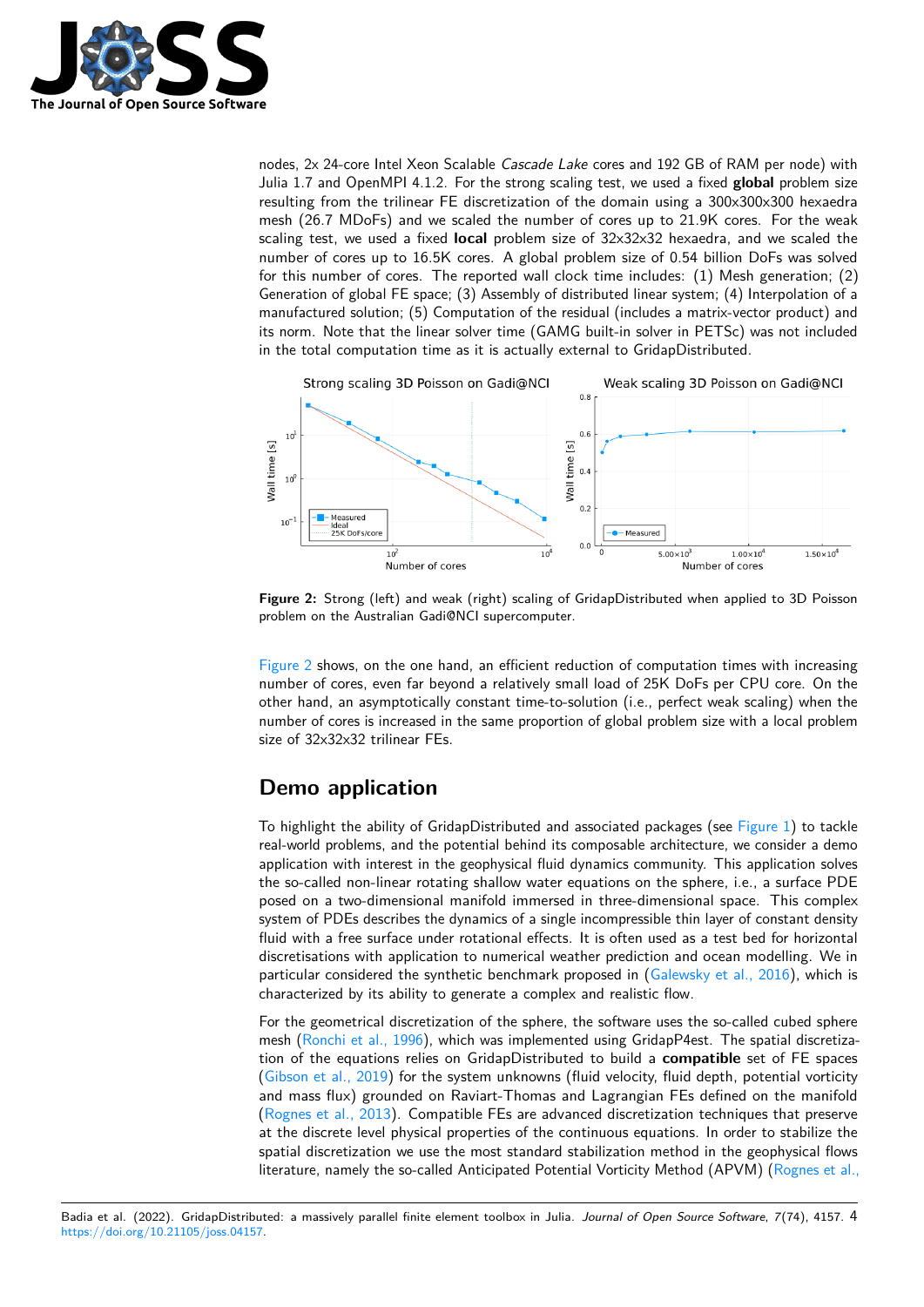

[2013\)](#page-6-5). We stress that other stabilisation techniques, e.g., Streamline Upwind Petrov–Galerkin (SUPG)-like methods, have also been implemented with these tools [\(Lee et al., 2022\)](#page-5-14). Time integration is based on a fully-implicit trapezoidal rule, and thus a fully-coupled nonlinear problem has to be solved at each time step. In order to solve this nonlinear problem, we leveraged a Newton-GMRES solver preconditioned with an algebraic preconditioner provided by GridapPETSc (on top of PETSc 3.16). The exact Jacobian of the shallow water system was computed/assembled at each nonlinear iteration.

[Figure 3](#page-4-0) shows the magnitude of the vorticity field after 6.5 simulation days (left) and the results of a strong scaling study of the model on the Australian Gadi@NCI supercomputer (right). The spurious ringing artifacts in the magnitude of the vorticity field are well-known in the APVM method at coarse resolutions and can be corrected using a more effective stabilization method, such as, e.g., SUPG-like stabilization [\(Lee et al., 2022\)](#page-5-14). The reported times correspond to the total wall time of the first 10 time integration steps; these were the only ones (out of 3600 time steps, i.e., 20 simulation days with a time step size of 480 secs.) that we could afford running for all points in the plot due to limited computational budget reasons. We considered two different problem sizes, corresponding to 256x256 and 512x512 quadrilaterals/panel cubed sphere meshes, resp. We stress that the time discretization is fully implicit. Thus we can afford larger time step sizes than with explicit methods. Besides, the purpose of the experiment is to evaluate the scalability of the framework, and not necessarily to obtain physically meaningful simulation results. Overall, [Figure 3](#page-4-0) confirms a remarkable ability of the ecosystem of Julia packages at hand to efficiently reduce computation times with increasing number of CPU cores for a complex, real-world computational model.

<span id="page-4-0"></span>

**Figure 3:** Magnitude of the vorticity field after 6.5 simulation days with a coarser 48x48 quadrilaterals/panel cubed sphere mesh (left) and strong scaling (right) of the non-linear rotating shallow water equations solver on the Australian Gadi@NCI supercomputer.

### **Acknowledgements**

This research was partially funded by the Australian Government through the Australian Research Council (project number DP210103092), the European Commission under the FET-HPC ExaQUte project (Grant agreement ID: 800898) within the Horizon 2020 Framework Program and the project RTI2018-096898-B-I00 from the "FEDER/Ministerio de Ciencia e Innovación (MCIN) – Agencia Estatal de Investigación (AEI)". F. Verdugo acknowledges support from the "Severo Ochoa Program for Centers of Excellence in R&D (2019-2023)" under the grant CEX2018-000797-S funded by MCIN/AEI/10.13039/501100011033. This work was also supported by computational resources provided by the Australian Government through NCI under the National Computational Merit Allocation Scheme (NCMAS).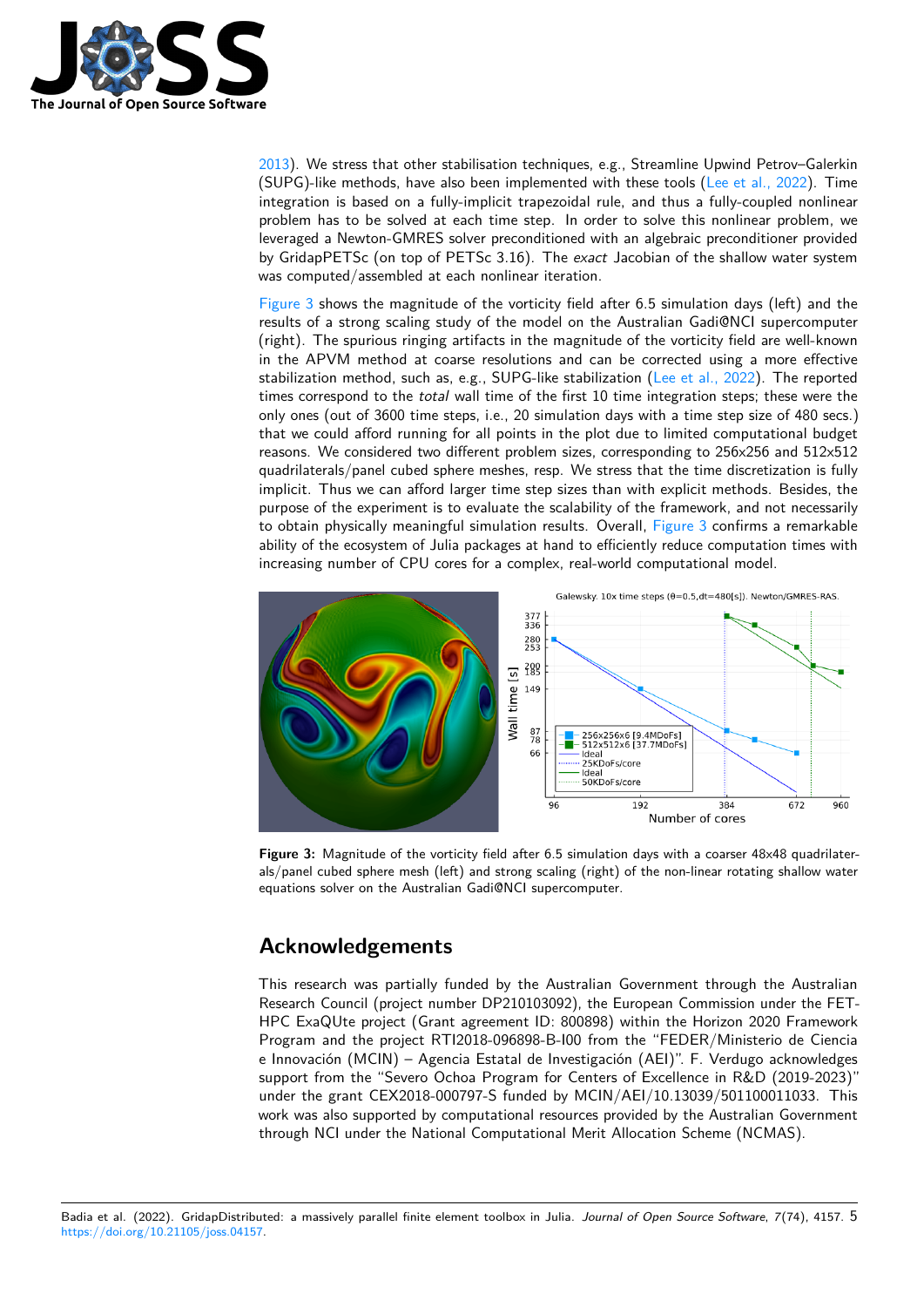

## **References**

- <span id="page-5-5"></span>Anderson, R., Andrej, J., Barker, A., Bramwell, J., Camier, J.-S., Dobrev, J. C. V., Dudouit, Y., Fisher, A., Kolev, Tz., Pazner, W., Stowell, M., Tomov, V., Akkerman, I., Dahm, J., Medina, D., & Zampini, S. (2021). MFEM: A modular finite element methods library. Computers & Mathematics with Applications, 81, 42–74. <https://doi.org/10.1016/j.camwa.2020.06.009>
- <span id="page-5-3"></span>Arndt, D., Bangerth, W., Blais, B., Fehling, M., Gassmöller, R., Heister, T., Heltai, L., Köcher, U., Kronbichler, M., Maier, M., Munch, P., Pelteret, J.-P., Proell, S., Simon, K., Turcksin, B., Wells, D., & Zhang, J. (2021). The deal.II library, version 9.3. Journal of Numerical Mathematics, 29(3), 171–186. <https://doi.org/10.1515/jnma-2021-0081>
- <span id="page-5-2"></span>Badia, S., Martín, A. F., Neiva, E., & Verdugo, F. (2020). A generic finite element framework on parallel tree-based adaptive meshes. SIAM Journal on Scientific Computing, 42(6), C436–C468. <https://doi.org/10.1137/20M1328786>
- <span id="page-5-6"></span>Badia, S., Martín, A. F., & Principe, J. (2017). FEMPAR: An object-oriented parallel finite element framework. Archives of Computational Methods in Engineering, 25(2), 195–271. <https://doi.org/10.1007/s11831-017-9244-1>
- <span id="page-5-1"></span>Badia, S., & Verdugo, F. (2020). Gridap: an extensible finite element toolbox in Julia. Journal of Open Source Software, 5(52), 2520. <https://doi.org/10.21105/JOSS.02520>
- <span id="page-5-11"></span>Balay, S., Abhyankar, S., Adams, M. F., Benson, S., Brown, J., Brune, P., Buschelman, K., Constantinescu, E., Dalcin, L., Dener, A., Eijkhout, V., Gropp, W. D., Hapla, V., Isaac, T., Jolivet, P., Karpeev, D., Kaushik, D., Knepley, M. G., Kong, F., … Zhang, J. (2021). PETSc/TAO users manual (ANL-21/39 - Revision 3.16). Argonne National Laboratory.
- <span id="page-5-0"></span>Bezanson, J., Edelman, A., Karpinski, S., & Shah, V. B. (2017). Julia: a fresh approach to numerical computing. SIAM Review, 59(1), 65–98. <https://doi.org/10.1137/141000671>
- <span id="page-5-10"></span>Burstedde, C., Wilcox, L. C., & Ghattas, O. (2011). p4est: scalable algorithms for parallel adaptive mesh refinement on forests of octrees. SIAM Journal on Scientific Computing, 33(3), 1103–1133. <https://doi.org/10.1137/100791634>
- <span id="page-5-12"></span>Galewsky, J., Scott, R. K., & Polvani, L. M. (2016). An initial-value problem for testing numerical models of the global shallow-water equations. Tellus A: Dynamic Meteorology and Oceanography, 56(5), 429–440. <https://doi.org/10.3402/TELLUSA.V56I5.14436>
- <span id="page-5-13"></span>Gibson, T. H., McRae, A. T. T., Cotter, C. J., Mitchell, L., & Ham, D. A. (2019). Compatible finite element methods for geophysical flows. Springer International Publishing. [https:](https://doi.org/10.1007/978-3-030-23957-2) [//doi.org/10.1007/978-3-030-23957-2](https://doi.org/10.1007/978-3-030-23957-2)
- <span id="page-5-8"></span>Hecht, F. (2012). New development in FreeFem++. J. Numer. Math., 20(3-4), 251-265. <https://doi.org/10.1515/jnum-2012-0013>
- <span id="page-5-4"></span>Kirk, B. S., Peterson, J. W., Stogner, R. H., & Carey, G. F. (2006). libMesh: A C++ library for parallel adaptive mesh refinement/coarsening simulations. Engineering with Computers, 22(3–4), 237–254. <https://doi.org/10.1007/s00366-006-0049-3>
- <span id="page-5-14"></span>Lee, D., Martín, A. F., Bladwell, C., & Badia, S. (2022). A comparison of variational upwinding schemes for geophysical fluids, and their application to potential enstrophy conserving discretisations in space and time. arXiv. <https://doi.org/10.48550/ARXIV.2203.04629>
- <span id="page-5-7"></span>Logg, A., Mardal, K.-A., & Wells, G. (Eds.). (2012). Automated solution of differential equations by the finite element method. Springer Berlin Heidelberg. [https://doi.org/10.](https://doi.org/10.1007/978-3-642-23099-8) [1007/978-3-642-23099-8](https://doi.org/10.1007/978-3-642-23099-8)
- <span id="page-5-9"></span>Martin, A. F. (2021). GridapP4est. In GitHub repository. GitHub. [https://github.com/](https://github.com/gridap/GridapP4est.jl) [gridap/GridapP4est.jl](https://github.com/gridap/GridapP4est.jl)